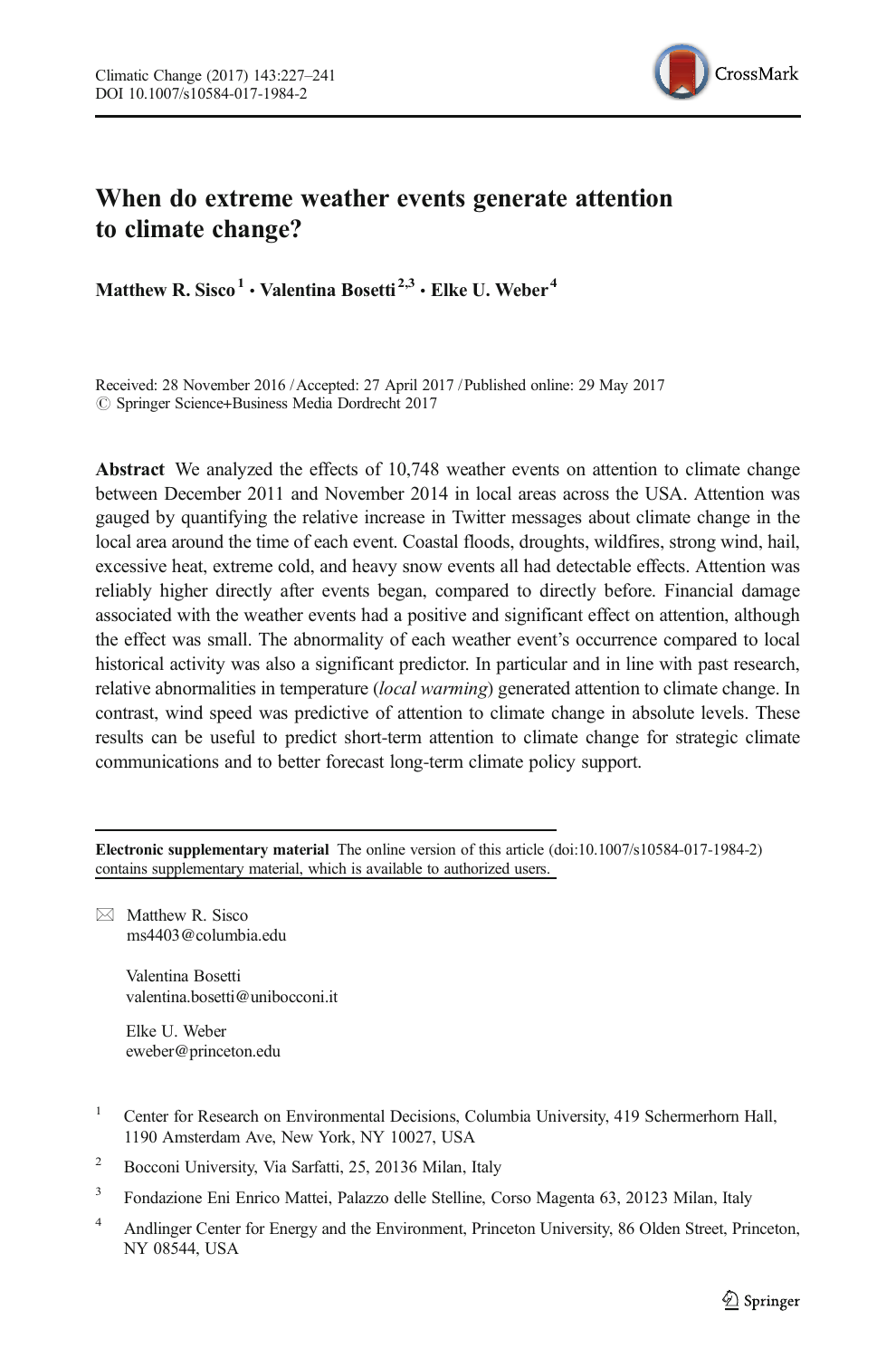Keywords Climate attention . Social media . Extreme weather

# 1 Introduction

Personal experiences with weather events can cause attention to the issue of climate change (Konisky et al. [2015](#page-13-0)). Previous research on this topic has reported that local abnormalities in temperature (Joireman et al. [2010;](#page-13-0) Egan and Mullin [2012](#page-13-0); Hamilton and Stampone [2013](#page-13-0); Myers et al. [2013;](#page-13-0) Zaval et al. [2014;](#page-14-0) Li et al. [2011;](#page-13-0) Lang [2014;](#page-13-0) Kirilenko et al. [2015](#page-13-0)), as well as severe rains and associated flooding (Spence et al. [2011](#page-13-0); Weber [2013](#page-14-0)), can increase people's concern about climate change, at least temporarily. When people perceive the present temperature to be warmer than usual, they are more likely to report concern about global warming (Li et al. [2011\)](#page-13-0). This is known as the local warming effect (Zaval et al. [2014\)](#page-14-0). Using similar methods to the current study, Kirilenko et al. [\(2015\)](#page-13-0) found that relative abnormalities in local temperatures predicted increases in Twitter messages about climate change from those areas. Past experiences with floods correlated with heightened concern about climate change in data from a 2010 survey of UK citizens (Spence et al. [2011](#page-13-0)). Additionally, Whitmarsh [\(2016](#page-14-0)) found that UK citizens who had experienced a damaging flood were more likely to report that the issue of climate change had personal importance to them but were not significantly more likely to be more knowledgeable, concerned, or active in relation to the issue.

Few studies have explored the effects of weather phenomena beyond temperature and flooding. Konisky et al. [\(2015\)](#page-13-0) found a modest short-term effect of experiencing extreme weather events in general by evaluating data from public opinion polls and historical weather records. Cutler [\(2016\)](#page-13-0) analyzed the effect of aggregate local damage caused by severe weather on concern about climate change and found an effect of damage that was moderated by individual differences. In another study, New Jersey residents were found to be more likely to support a green politician after experiencing Hurricane Sandy and Hurricane Irene than before each hurricane occurred (Rudman et al. [2013\)](#page-13-0). Lang and Ryder [\(2016\)](#page-13-0) report that experiences with hurricanes cause interest in climate change measurable using Google search activity in local areas up to 2 months after each event. After a major drought in 1988 in Kentucky, USA, residents living in a county with drought-caused water restrictions had significantly higher environmental attitudes compared to prior levels (Arcury and Christianson [1990\)](#page-13-0).

Our knowledge of how extreme weather experiences affect attention to climate change is increasing, but still scarce. Many extreme weather events such as wildfires, heavy snow, and hail have not been looked at yet to the best of our knowledge. Moreover, previous studies on the effects of hurricanes, droughts, and floods have almost all measured the impacts of these events weeks or months after they occurred. Past research suggests that these time delays may have lessened the observed impacts of the weather experiences. Hamilton and Stampone ([2013](#page-13-0)) found that impacts of temperature changes on beliefs in anthropogenic climate change were strongest for a 2-day period following each event. Similarly, Konisky et al. [\(2015\)](#page-13-0) found that the impact of experiences with extreme weather events within the last month was far stronger than that of earlier events. In a macro-level study by Brulle et al. ([2012](#page-13-0)), average reported climate concern at the national level was aggregated in 3-month intervals and no significant effects of abnormalities on temperature, precipitation, or droughts were detected. To establish a more comprehensive understanding of how extreme weather experiences affect climate attention and attitudes, we need research on a more comprehensive range of relevant weather events and more studies that examine their immediate impacts.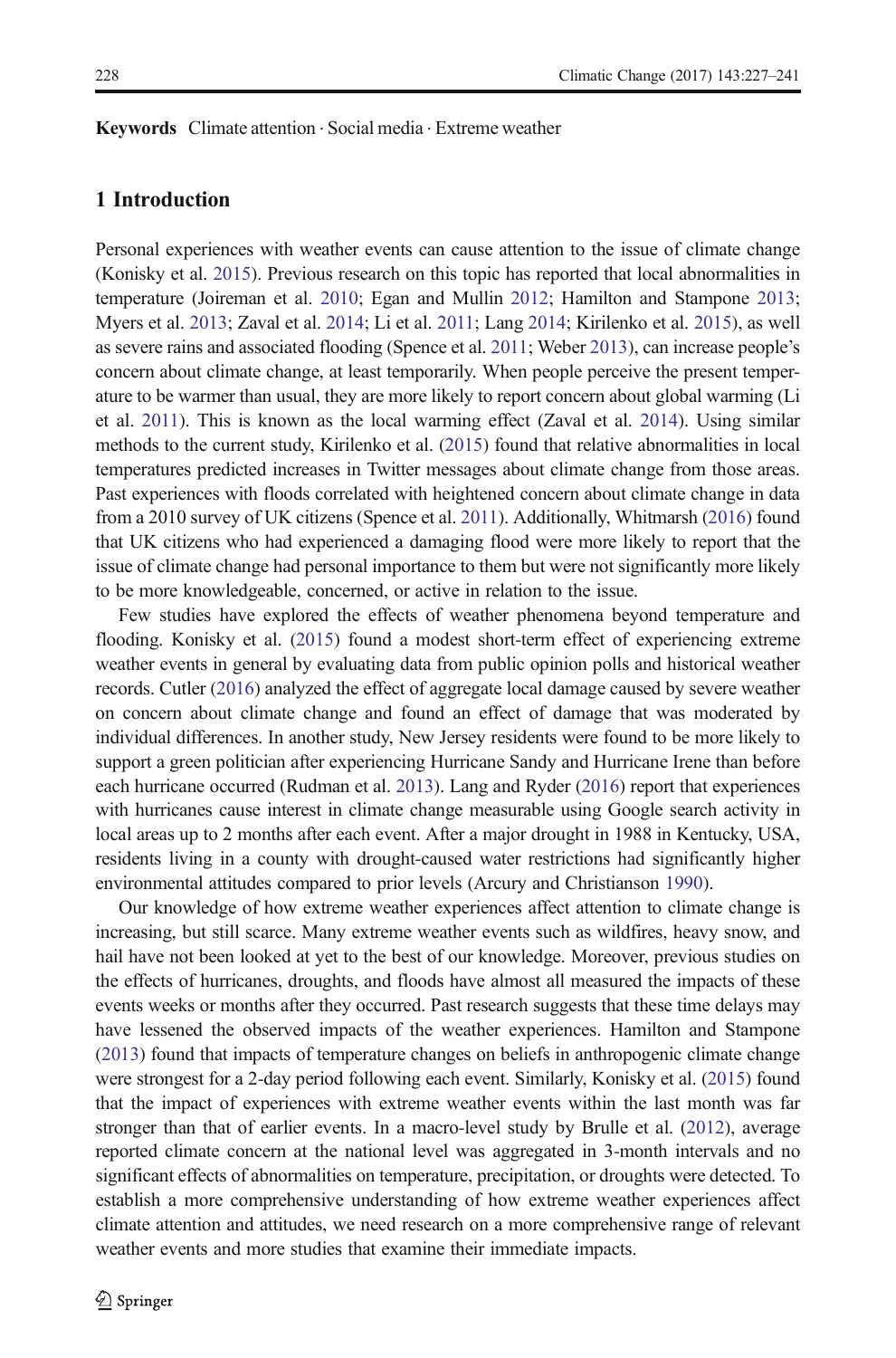Several studies have shown that individual differences such as gender, political affiliation, and environmental values moderate the effect of extreme weather experiences on climate change concern and attention (for more details, see Brody et al. [2008;](#page-13-0) Hamilton and Stampone [2013](#page-13-0)). Howe and Leiserowitz ([2013](#page-13-0)) found that prior beliefs about climate change substantially biased perceptions of local temperatures and, to a lesser degree, biased perceptions of precipitation, replicating similar results observed with Illinois farmers by Weber and Sonka ([1994](#page-14-0)). Similarly, Goebbert et al. ([2012](#page-13-0)) showed that perceptions of temperature changes were substantially more biased contingent on participants' political ideologies than those of floods and droughts. Cutler [\(2016\)](#page-13-0) found that household income, political affiliation, and beliefs about climate change interact with the effect of local damage from severe weather events to influence individuals' concerns about climate change. These findings further highlight the importance of expanding our knowledge of the effects of extreme weather experiences beyond temperature changes. Experiences with other weather events may be more influential because they may be less politicized; i.e., people may have fewer preconceived notions about them.

The aspects of weather events that predict changes in people's attention and attitudes to climate change also warrant examination. Brody et al. ([2008](#page-13-0)) showed that the amount of financial damage and human fatalities caused by weather events in local areas are marginally predictive of people's perceived risk of climate change. More studies examining these variables and other event characteristics are needed. Little research to date has analyzed the effect of the degree of abnormality of weather events other than temperature changes. In this context, it is useful to ascertain whether attention is guided by the absolute or relative degree of abnormality. A well-known psychophysical law known as Weber's law (Weber [1978](#page-14-0)) states that the amount of change in a stimulus that is just noticeable by a human is proportional to the magnitude of the original stimulus. In other words, the degree of difference needed for a human to notice a change in a stimulus (such as the loudness of a sound or the temperature in a room) is predicted best by the amount of the change relative to the stimuli's prior state, not the absolute level of the change. Extending this law to the detection of changes in weather predicts that people's sensitivity to extreme weather will be relative, i.e., proportional to normal levels (Weber [2004](#page-14-0)), but it is also plausible, at least for some events such as those causing substantial damage, that absolute levels of extremeness could drive attention to the event and to climate change.

A better understanding of the effects of extreme weather on climate attention benefits shortterm and long-term predictions about climate concern. Accurate short-term predictions can allow policy makers and grassroots organizations to implement climate communications more strategically by capitalizing on time periods when people have heightened attention to climate change such as after recent extreme weather experiences. Long-term predictions about climate concern are more difficult to model with much certainty but can be used by policy makers to forecast the future favorability of climate policies. Such predictions are already being formulated based on models of when changes in weather will be statistically detectable in different locations (Ricke and Caldeira [2014](#page-13-0)). Similarly, Egan and Mullin [\(2016](#page-13-0)) estimate how many Americans will experience subjectively less preferable weather by the turn of the century if emissions are not abated. A more detailed empirical understanding of when and how extreme weather events cause attention to climate change can improve long-term as well as short-term predictions.

In the current study, we examine the immediate impacts of ten different types of extreme weather events on attention to climate change: flash flood, excessive heat, wildfire, heavy snow, tornado, hail, strong wind, extreme cold, coastal flood, and drought events. Each of these event types is linked to projected effects of climate change in the past literature. See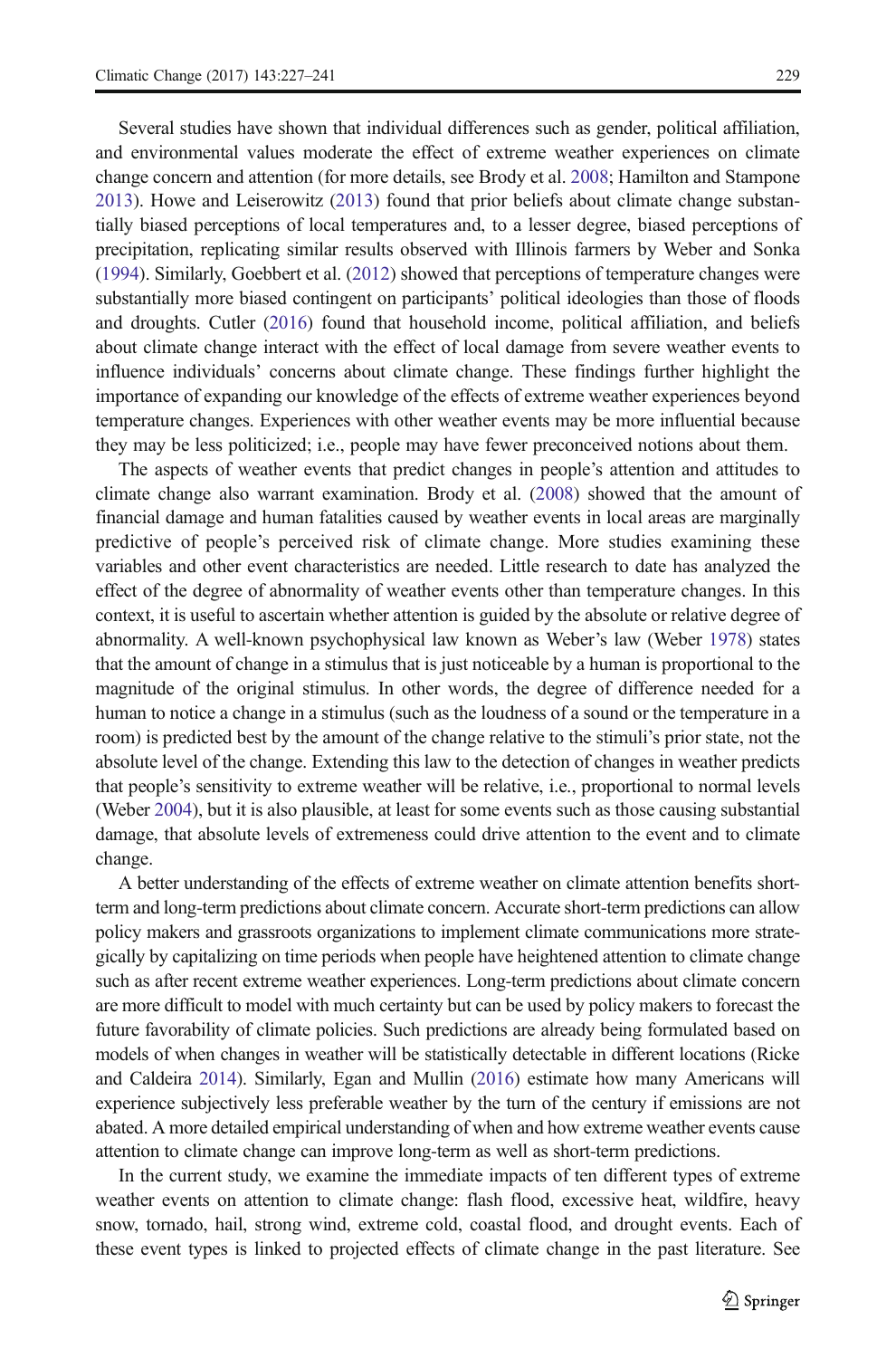Appendix A for a detailed description of how each weather event type is linked to climate change.

Our analysis uses records of 10,748 weather events from December 2011 to November 2014. We measure attention to climate change using approximately 1.7 million Twitter messages emitted from local areas surrounding the weather events. Changes in frequencies of messages about climate change are analyzed as a proxy for changes in attention to climate change. This is based on the simple assumption that when people's attention to the issue increases, they are more likely to post about it on Twitter. We assess the predictive value of events' financial damages and fatalities, as well as the effects of the abnormality of events' occurrences. We separately model and compare the effects of key weather features (temperature, wind speed, and precipitation) on absolute vs. relative scales.

### 2 Method

#### 2.1 Data

Twitter messages The full Twitter corpus used for this study includes 5.8 million messages posted between December 2011 and November 2014 that were geocoded as originating from a location within the USA. Only messages (~1.7 million) with locations within 35 miles of each weather event and occurring between 1 month before and 3 days after were included in the analyses. We analyze both original tweets and re-tweets.<sup>1</sup> Each of these messages includes the words *climate change* or *global warming* (case-insensitive).<sup>2</sup> The messages were collected using the Twitter API and the (now deprecated) Topsy Social Data API.

Textual identifications of users' locations from users' profiles were recoded into geographical coordinates using the Data Science Toolkit geocoder<sup>3</sup> which emulates the Google Geocoding API (but without a rate limit). For any messages that were downloaded with coordinates provided by the Twitter API, this location was used in the analysis instead of the geocoded textual location. We evaluated the distance of the locations of messages downloaded with geographic coordinates from the coordinates of the locations for these messages determined by the geocoder based on the textual locations. The median difference was 17.3 miles. Additionally, we randomly selected a subset of messages ( $n = 50$ ) that were identified as being within the USA (and therefore usable in the analysis) and we manually determined if each geocoded location was correct. We found that 90% of these locations aligned with at least the correct US state of the Twitter user based on the textual location provided. One issue with identifying the geographic origin of Twitter messages is that many users do not provide a precise location beyond what state they live in. Identifying the originating locations of Twitter messages is inherently limited to somewhat coarse geographic precision (Graham et al. [2014](#page-13-0)). Nonetheless, we believe that the precision achieved by our methods of location identification is

<sup>&</sup>lt;sup>1</sup> As a robustness check, we re-ran the analysis excluding all re-tweets. This produced results almost identical to the analysis of all tweets and re-tweets.

 $2$  Investigating the differences between trends in messages that mention "global warming" versus messages that mention "climate change" is outside the scope of this paper. However, we did re-run the mixed-effects regression using only climate change messages and then only global warming messages. These results can be seen in Appendix I.

<sup>3</sup> <http://datasciencetoolkit.org> (last accessed on March 10, 2017)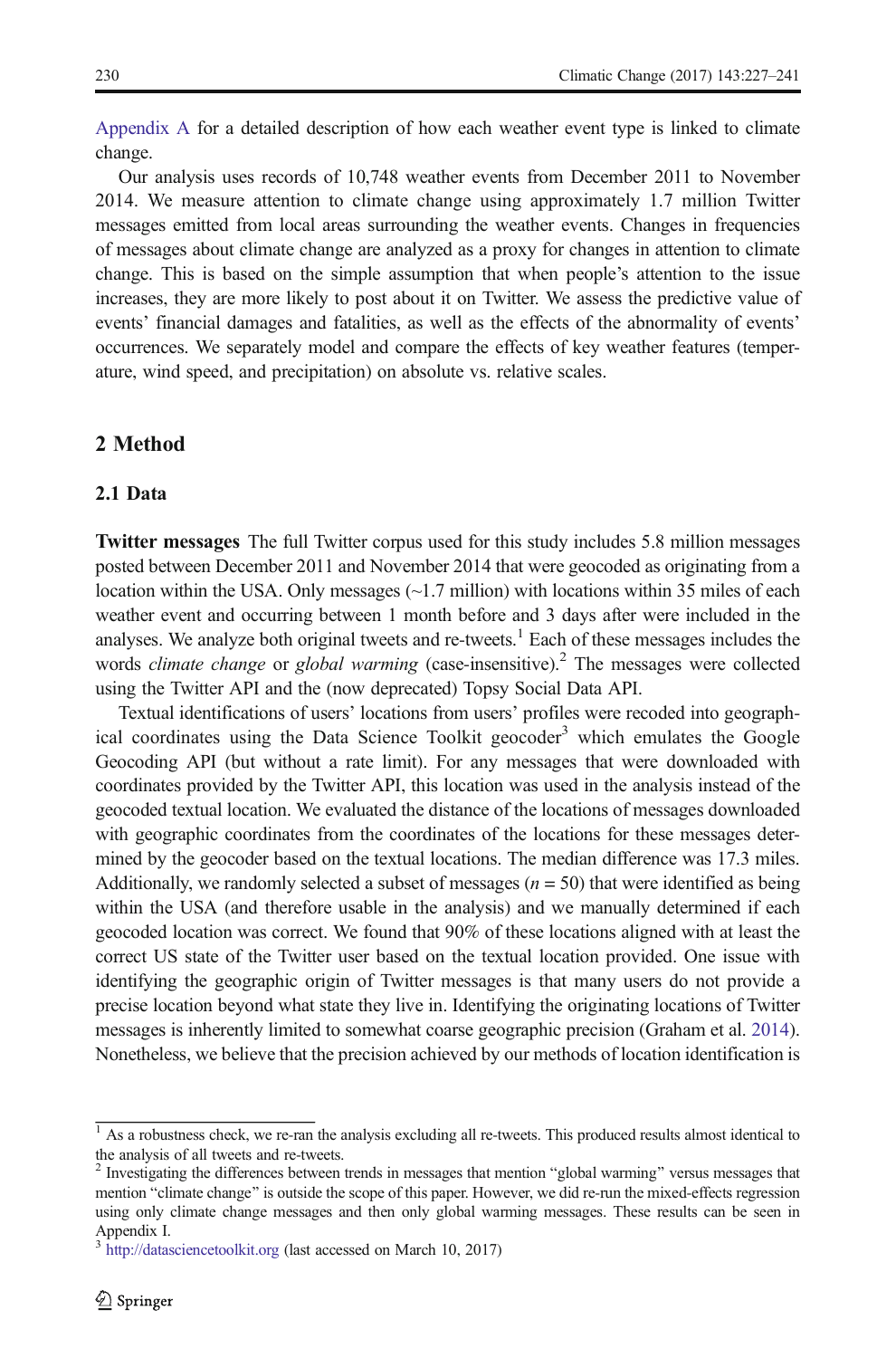appropriate for the analyses that follow. See Appendix N for robustness checks related to location inaccuracies.

Weather events An archive of significant weather events from 2005 through 2014 was obtained from the National Climatic Data Center's (NCDC) Storm Event Database.4 Records of weather events occurring before 2011 were used to quantify the abnormality of each event occurring in the time range of our Twitter data. Only events that were deemed by event reporters as causing significant damage or inconvenience were included in this database.<sup>5</sup> For each weather event included, there is a detailed record of its start time, location, event type (e.g., hurricane or tornado), financial damage caused, deaths caused, and other variables. Some weather events recorded are indicated as being part of a larger storm system. For cases where there were multiple events of the same type reported within a single larger storm system, we only analyzed the first event of each type in each larger system. Further, only weather events that had ten or more messages included in the abovementioned Twitter corpus published within 35 miles and within 30 days before or 3 days after the event were included in the analysis ( $n = 10,748$ ). The ten messages or more criterion was to ensure that there was a sufficient number of Twitter messages to accurately estimate the effect of each event. The median number of messages analyzed for each weather event is 65.<sup>6</sup> Events with missing location information were geocoded using the centroid of the county or the National Weather Forecast Zone that was provided for the events.

Daily weather records Historical daily temperature, wind speed, and precipitation data were accessed through the Weather API maintained by Weather Underground.<sup>7</sup> The Weather API provided historical daily weather records from the National Weather Service ASOS weather station nearest to each event's reported coordinates. The Automated Surface Observing Systems (ASOS) system includes approximately 2000 weather stations located at airports across the country. The ASOS program is partially coordinated by the National Weather Service.<sup>8</sup>

#### 2.2 Measuring attention to climate change

To estimate the attention to climate change caused by each event, we calculate a metric that captures the relative increase in climate change messages emitted from the local area directly after each event begins. The local area is defined as a 35-mile radius from the reported location of the event. Figure [1](#page-5-0) illustrates that  $C_{-10}$ ,  $C_{-9}$ ,…,  $C_{-1}$  are the counts of climate change messages across ten 3-day intervals leading up to the time of each event.  $C_1$  is the count of messages in the 3-day interval directly after the event.  $C_1$  begins precisely at the recorded start time for each event. Our attention measure is the number of messages in the interval directly

<sup>4</sup> More information on the NCDC Storm Events Database can be found here: [https://www.ncdc.noaa.](https://www.ncdc.noaa.gov/stormevents/)<br>gov/stormevents/ (last accessed on March 10, 2017).

The instructions for weather event reporters including detailed definitions of each event type can be found here: <https://www.ncdc.noaa.gov/stormevents/pd01016005curr.pdf> (last accessed on March 10, 2017). See Appendix M for additional information on weather event definitions.

<sup>6</sup> Descriptive statistics on message counts for all event types are shown in Appendix K.

<sup>7</sup> <http://www.wunderground.com/weather/api> (last accessed on March 10, 2017) <sup>8</sup> <http://www.nws.noaa.gov/ost/asostech.html> (last accessed on March 10, 2017)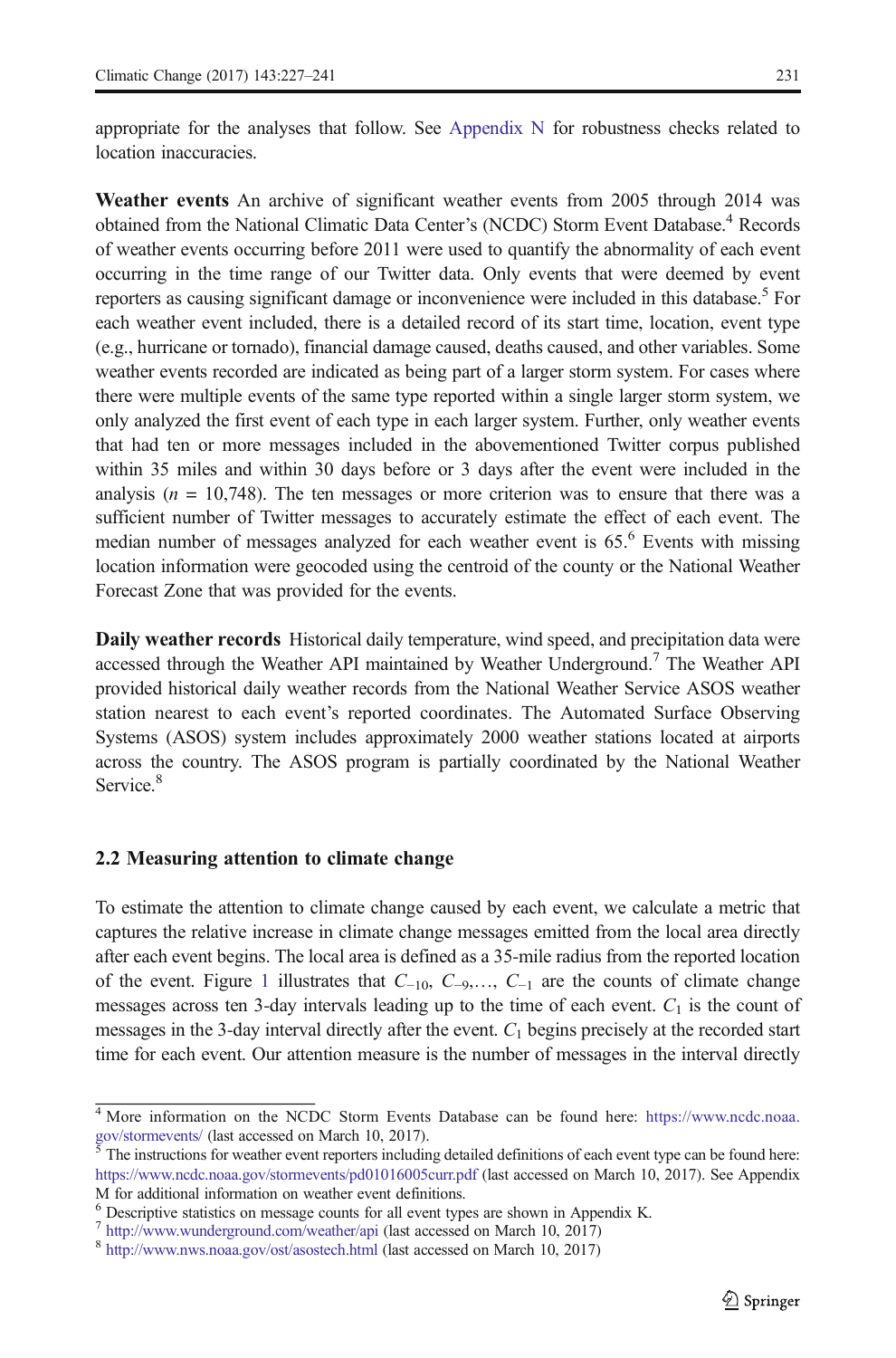<span id="page-5-0"></span>

Fig. 1 Example of climate change tweet counts for ten 3-day intervals prior to an extreme weather event and one 3-day interval after the event

after the event, centered and standardized by the mean and standard deviation of the baseline values from approximately 1 month before the event (excluding the 3-day interval directly before the event as counts in this interval are sometimes also increased by the weather event).

Our attention variable is similar to a z-score, except that the counts of messages near the time of each event  $(C_{-1}$  and  $C_1$ ) are not included in the calculation of the mean and standard deviation used to center and standardize the score. This is done to prevent the  $C_{-1}$  and  $C_1$ counts from dominating the standardizing mean and standard deviation values. In Appendix B, you can see the formulas for the *attention* metric. In Appendix C, you can see the results of the attention metric vs. calculated z-score values in a simulation where the counts directly before and after the event linearly increase as the baseline values are held constant. The z-score does not linearly increase with the simulated increase in attention while the *attention* metric does.

#### 2.3 Measuring abnormality

We calculate a score representing abnormality in frequency for each event by first dividing the number of weather events (of the same type,  $E$ ) that occurred in the same US state  $(s)$  in the same month  $(m)$  in the same year  $(Y)$  by the average number of events that occurred in the same calendar month and state historically since 2005.

$$
\text{abnormality}_{\text{raw}}(E_{smY}) = \frac{E_{smY}}{\overline{E}_{sm(2005; Y=1)}}
$$

For example, imagine (fictitiously) that 20 hail events occurred in March in the state of New Jersey in 2014 and the historical average for occurrences of hail events in March in New Jersey is 10. The raw abnormality ratio would be  $20/10 = 2$ . If only five hail events occurred in 2014 instead of 20, then the raw abnormality ratio would be  $5/10 = 0.5$ . When the denominator was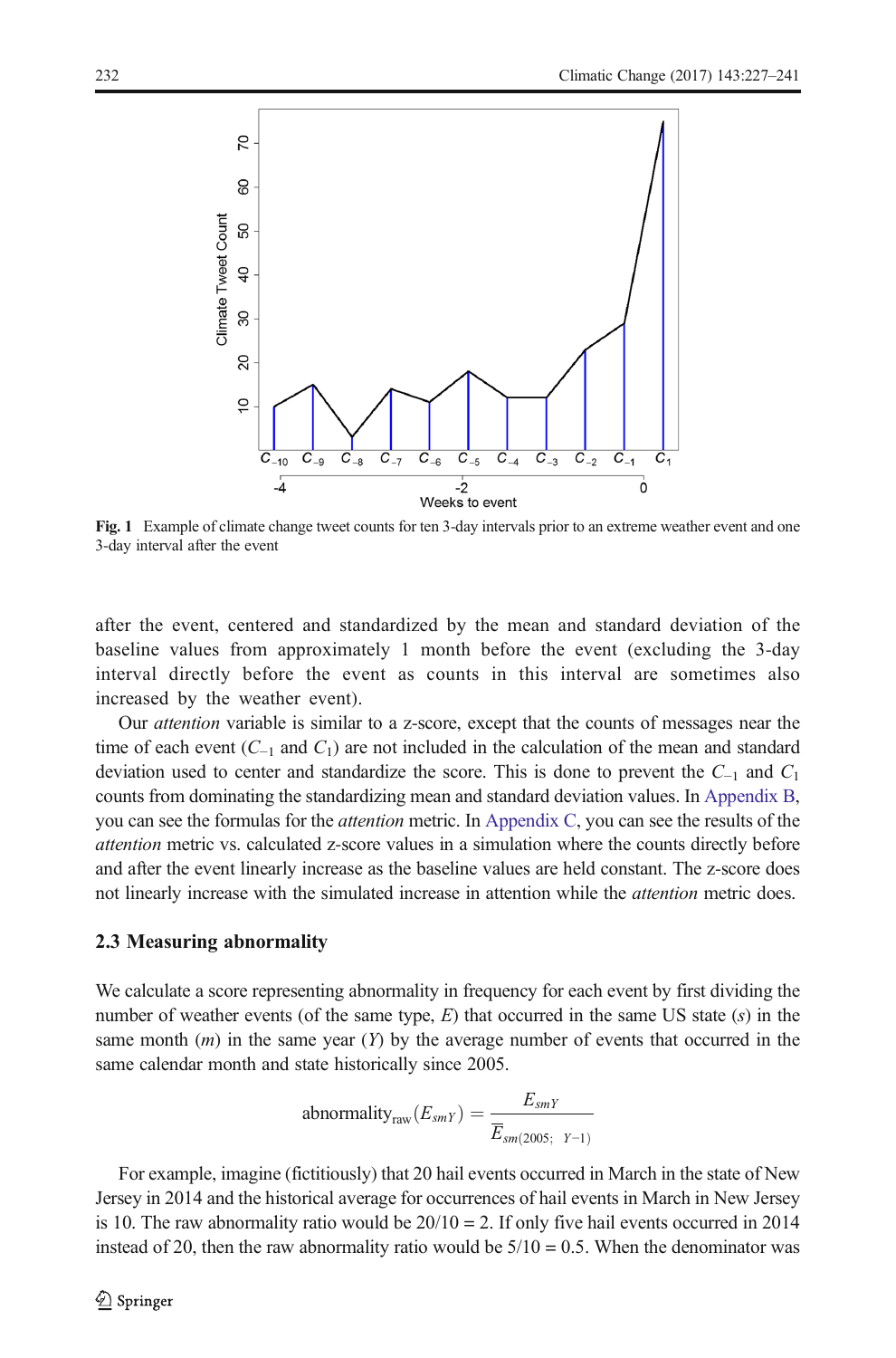equal to zero for any event, we replaced that value with 1 to avoid producing an infinite or undefined raw abnormality score. Only 2% of events had a zero in the denominator of the raw abnormality ratio.

We next subtract 1 from the raw abnormality ratio so that zero means that the number of event occurrences in the current month is identical to the historical average  $(1/1 \rightarrow 0)$ , i.e., zero abnormality. This also makes events that had a fractional raw abnormality score (indicating that the current month had abnormally fewer events than the average) now have a negative score (e.g.,  $5/10 \rightarrow -0.5$ ). The negative or positive difference of the raw abnormality score from 1/1 reflects the level of abnormality due to a higher or lower frequency compared to the historical average. We then take the absolute value so that both types of abnormality, less than and greater than the historical average, have a positive score and increase as the raw abnormality score decreases or increases away from  $1/1$ .<sup>9</sup> This produces an abnormality variable with a highly skewed distribution, so we log transform the abnormality score to achieve an abnormality variable that is more normally distributed. We added 1 to each value directly prior to the log transformation to avoid taking the logarithm of zero, and also, so that when the value to be transformed is zero, the transformed version of it is also zero (as  $log(1) = 0$ .<sup>10</sup>

abnormality  $_{final} = log(|abnormality_{raw}-1| + 1)$ 

#### 2.4 Estimating the null distribution

The average frequency of messages posted on Twitter increased consistently over the time range of this analysis. Therefore, the *attention* metric can be expected to be slightly and consistently positive even when there is no real effect of any target event. This is because it quantifies the relative increases in message counts after the event compared to the average from 1 month prior. Another reason the *attention* metric may be positive when there is no true effect of a measured event is the chance that some other event (such as a film release or climate speech) unrelated to the target event caused an increase in attention to climate change at the same time and place as the target event. Both of these considerations mean that the true null value of attention to which the effects of weather events should be compared should not be assumed to be zero. In order to estimate an appropriate distribution of our *attention* measure under the null hypothesis, we calculated *attention* scores for a set of locations and dates where there were no occurrences of any recorded extreme weather events occurring within one week before or after. These *null* events were matched to the locations and calendar dates of our target weather events and therefore serve as a distribution of geographically and seasonally comparable control observations. For each target weather event, we matched one control event in the same location shifted 1 year before or after the target weather event and within 30 days of the original calendar date.<sup>11</sup> About 91% of these control events had enough surrounding Twitter messages  $(>=10)$  to be included in the analysis.

<sup>&</sup>lt;sup>9</sup> When the events with a raw abnormality score of <1 (indicating negative abnormality) are removed from the analysis, the effect of abnormality is essentially unchanged.

<sup>&</sup>lt;sup>10</sup> A visualization of the transformation from the raw abnormality scores to the final abnormality scores can be seen in Appendix D.

<sup>&</sup>lt;sup>11</sup> The algorithm for this matching procedure can be found in the electronic supplementary material "control\_matching\_algorithm\_ESM2."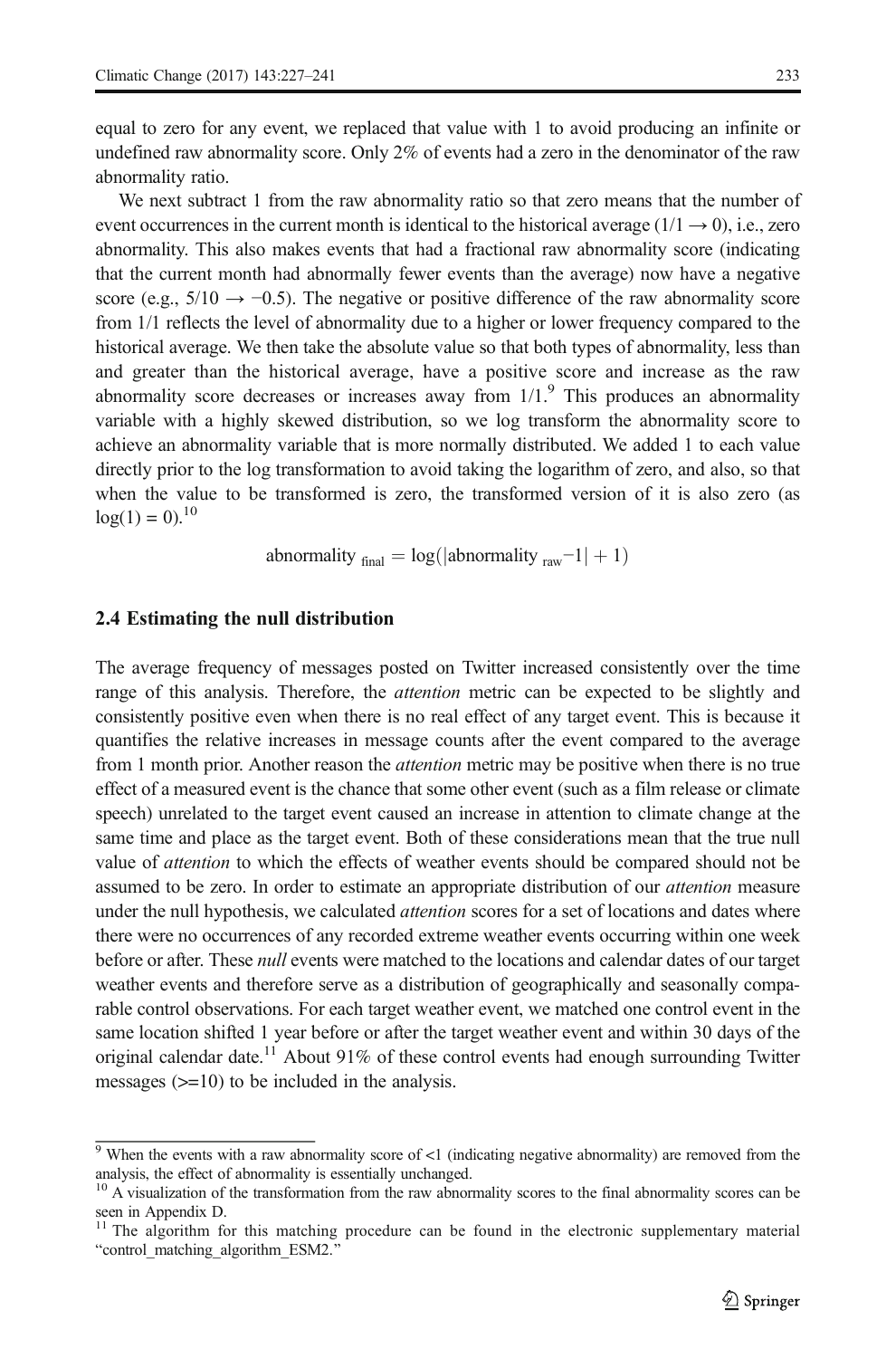The distribution of the attention scores for the control events is shown in Appendix E. The mean of the null distribution of *attention* is 0.20 and is shown by the dotted vertical gray line. The distributions of *attention* for the ten weather event types analyzed can be seen compared to the null distribution in Appendix F.

# 3 Results

#### 3.1 Comparing attention before vs. after each event

We examine the effects of the control events and ten different types of extreme weather events with varying sample sizes: control (9769), flash flood (2381), excessive heat (304), wildfire (295), heavy snow (584), tornado (807), hail (4299), strong wind (1177), extreme cold (245), coastal flood (130), and drought (526).

Our measure of attention to climate change (described above) quantifies the relative number of climate change messages occurring in the local area directly *after* each weather event. In Fig. 2, we compare this attention variable to a modified version that quantifies the effect directly *before* each event hits.

$$
attention_{before} = \frac{C_{-1} - \mu_{baseline}}{\sigma_{baseline}}; attention_{after} = \frac{C_1 - \mu_{baseline}}{\sigma_{baseline}}
$$

The dotted gray line in each graph represents the average before and after values for all of the null event control cases. Across the ten event types examined, attention to climate change is usually greater directly after each extreme weather event hits compared to directly before.



Fig. 2 Average attention before vs. after different weather events. Error bars depict 1 standard error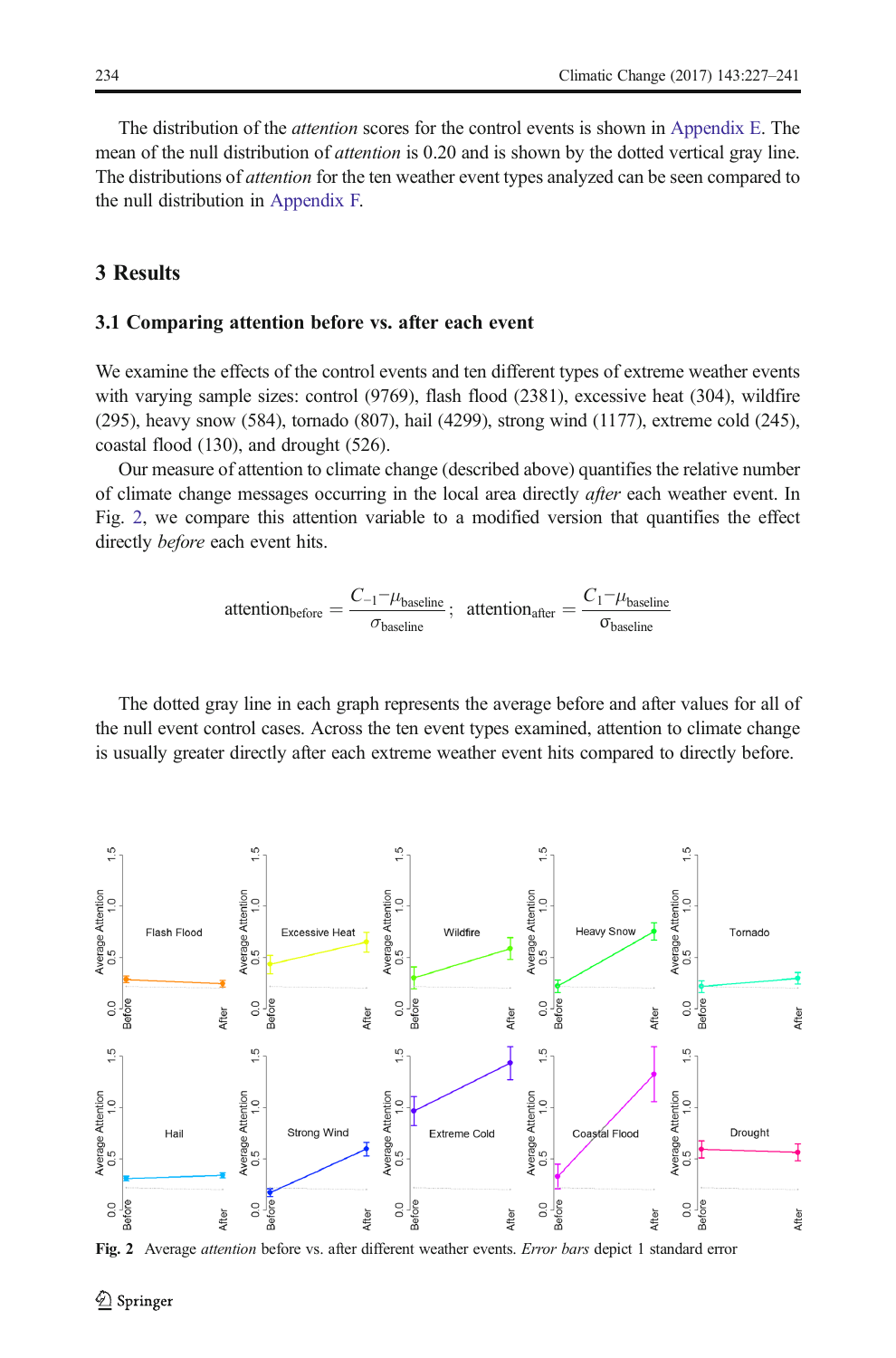### 3.2 Linear mixed-effects models

In each of the regressions summarized below in Sections 3.3 and 3.4, we estimated a linear mixed-effects model specified as follows. The dependent variable is *attention*, which quantifies the relative increase in climate change messages directly after each event occurs as described above.<sup>12</sup> We control for baseline differences in how people in different locations regularly respond to weather events by adding a random effect variable indicating the county or zone that each event was reported in. We include a random effect variable for year to account for gradual increases in Twitter activity. To account for the potential dependence between some observations originating from the same larger weather event, we include a random effect variable for each week and US state pair. We also control for the geographic size of the state each event was located in with a fixed effect variable for state size. We winsorized any outliers above the 99.9th percentile of the distribution of attention (Wilcox [2014\)](#page-14-0). The 99.9th percentile of *attention* across all observations was equal to 14.32, so any observations above this value were kept in the analysis but transformed to  $14.32<sup>13</sup>$  All of the following regressions were computed using the *lme4* package in the statistical software R (Bates et al. [2015](#page-13-0)).

#### 3.3 Examining event type and event characteristics

In the regression displayed in Table [1](#page-9-0), we included the null events' average effect as the intercept term and the other ten event types as dummy variables. This allows the coefficient for each event type to be interpreted as the increase in attention compared to the average control event. We then sequentially add financial damage, deaths, and abnormality as predictors. Coastal floods, droughts, wildfires, strong wind, hail, excessive heat, extreme cold, and heavy snow events all had detectable effects. Damage is a significant predictor but has a relatively small effect size. Abnormality is also a significant predictor. Interestingly, adding abnormality in the regression and thereby controlling for it attenuates the coefficient of each of the weather event types, which suggests that abnormality plays an important role in various types of events. As a robustness check, we re-ran the full model, removing outliers above the 99th percentile. The results were nearly identical after the top 1% of all *attention* scores were excluded from the analysis. In Appendix H, we illustrate that messages containing random keywords do not systematically increase after weather events as messages about climate change do. This rules out the possibility that increased Twitter activity after a weather event is common to all topics.

#### 3.4 Absolute vs. relative effects of temperature, wind speed, and precipitation

We also compared the effects of absolute vs. relative levels of the weather variables temperature, wind speed, and precipitation on attention, shown in Table [2.](#page-10-0) The relative scales were generated by transforming each raw value (temperature degrees, wind speed miles/hour, and precipitation inches) into a z-score using the mean and standard deviation from 10 years of

 $\frac{12}{12}$  We also ran this analysis with the attention before as the dependent variable. These results are included in Appendix G.

We also evaluated a model excluding the outliers from the regression instead of winsorizing them, which produced almost identical results as the winsorized regression.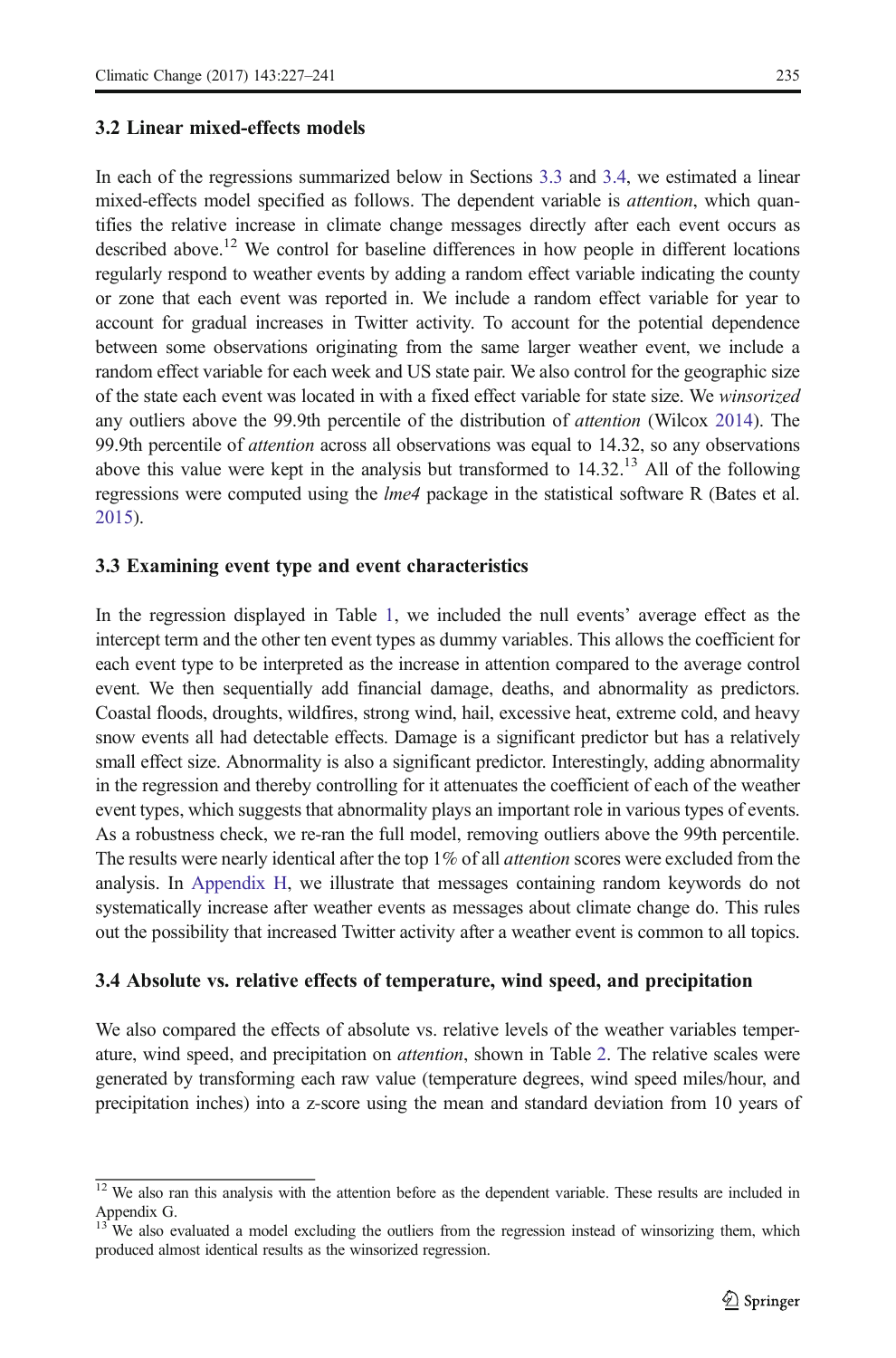|                       | Dependent variable: $attention_{after}$ |            |            |              |  |
|-----------------------|-----------------------------------------|------------|------------|--------------|--|
|                       | Weather events                          | +Damage    | $+Deaths$  | +Abnormality |  |
| Control (intercept)   | $0.216***$                              | $0.212***$ | $0.212***$ | $0.210***$   |  |
|                       | 0.021                                   | 0.021      | 0.021      | 0.021        |  |
| Flash flood           | 0.024                                   | 0.027      | 0.027      | $-0.037$     |  |
|                       | 0.036                                   | 0.036      | 0.036      | 0.039        |  |
| <b>Excessive</b> heat | $0.305***$                              | $0.309***$ | $0.293***$ | $0.182*$     |  |
|                       | 0.088                                   | 0.096      | 0.099      | 0.103        |  |
| Wildfire              | $0.341***$                              | $0.342***$ | $0.343***$ | $0.242**$    |  |
|                       | 0.09                                    | 0.094      | 0.094      | 0.098        |  |
| Heavy snow            | $0.502***$                              | $0.547***$ | $0.547***$ | $0.474***$   |  |
|                       | 0.068                                   | 0.073      | 0.073      | 0.076        |  |
| Tornado               | $0.093*$                                | 0.067      | 0.066      | $-0.005$     |  |
|                       | 0.053                                   | 0.056      | 0.056      | 0.059        |  |
| Hail                  | $0.089***$                              | $0.121***$ | $0.121***$ | $0.076**$    |  |
|                       | 0.03                                    | 0.032      | 0.032      | 0.034        |  |
| Strong wind           | $0.268***$                              | $0.263***$ | $0.263***$ | $0.179***$   |  |
|                       | 0.049                                   | 0.05       | 0.05       | 0.054        |  |
| Extreme cold          | $0.716***$                              | $0.770***$ | $0.761***$ | $0.593***$   |  |
|                       | 0.107                                   | 0.116      | 0.117      | 0.125        |  |
| Coastal flood         | 0.389***                                | $0.575***$ | $0.576***$ | $0.457***$   |  |
|                       | 0.133                                   | 0.143      | 0.143      | 0.146        |  |
| Drought               | $0.197***$                              | $0.203***$ | $0.202***$ | 0.062        |  |
|                       | 0.069                                   | 0.076      | 0.076      | 0.084        |  |
| Damage (in millions)  |                                         | $0.009***$ | $0.009***$ | $0.009***$   |  |
|                       |                                         | 0.002      | 0.002      | 0.002        |  |
| Deaths                |                                         |            | 0.035      | 0.038        |  |
|                       |                                         |            | 0.043      | 0.043        |  |
| Abnormality           |                                         |            |            | $0.110***$   |  |
|                       |                                         |            |            | 0.028        |  |
| Observations          | 20,517                                  | 18,919     | 18,919     | 18,919       |  |
| <b>AIC</b>            | 73,639                                  | 67,924     | 67,930     | 67,922       |  |

<span id="page-9-0"></span>

SE is shown below each coefficient estimate. An identical regression model using attention (before) as the dependent variable is shown in Appendix G

 $*_p$  < 0.1;  $**_p$  < 0.05;  $***_p$  < 0.01

historical observations for each variable at the same location and calendar day of each target observation. We compare these relative variables to absolute versions of each. The absolute variables are globally (using all observations in the data set) z-scored versions of the raw values to make the scale of their coefficients comparable to the relative variable coefficients. We regressed the relative and absolute weather variables on *attention* using all observations in our data set, controlling for the type of weather event, damage, deaths, and abnormality as well as the control variables we included in the regressions above. As a robustness check, we run the same regression, excluding all observations for which there was a reported weather event, only including control observations (where no extreme events were reported). The fact that the results are similar in the control-only analysis suggests that the effects also exist outside the context of large extreme weather events. In both sets of results, the same pattern is seen: wind speed is most predictive of attention in absolute terms and temperature is most predictive in relative terms. Precipitation is not strongly predictive of attention in either form.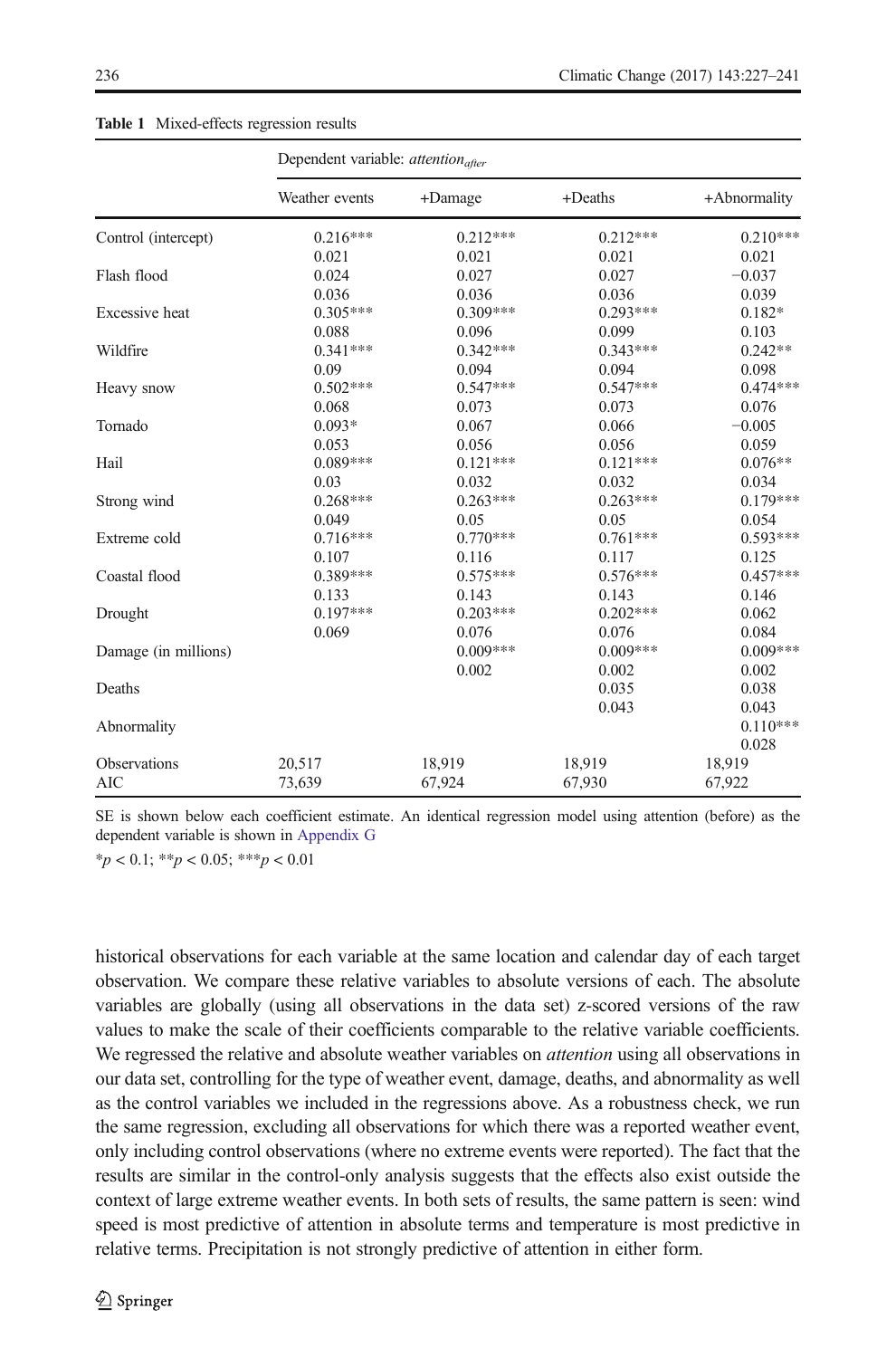|                     | Dependent variable: <i>attention</i> <sub>after</sub> |            |              |            |  |
|---------------------|-------------------------------------------------------|------------|--------------|------------|--|
|                     | All cases                                             |            | Control only |            |  |
|                     | Relative                                              | Absolute   | Relative     | Absolute   |  |
| Control (intercept) | $0.179***$                                            | $0.223***$ | $0.172***$   | $0.204***$ |  |
|                     | 0.026                                                 | 0.03       | 0.027        | 0.032      |  |
| Wind speed          | 0.012                                                 | $0.026**$  | 0.016        | $0.029*$   |  |
|                     | 0.007                                                 | 0.013      | 0.011        | 0.015      |  |
| Temperature         | $0.048***$                                            | $-0.01$    | $0.038*$     | 0.003      |  |
|                     | 0.015                                                 | 0.025      | 0.019        | 0.029      |  |
| Precipitation       | $0.001*$                                              | $-0.006$   | 0.0001       | $-0.021$   |  |
|                     | 0.0003                                                | 0.011      | 0.001        | 0.014      |  |
| <b>Observations</b> | 16,372                                                | 18.043     | 8455         | 8455       |  |
| AIC                 | 58,634                                                | 64,662     | 28,634       | 28,628     |  |

<span id="page-10-0"></span>Table 2 Mixed-effects regression results

SE is shown below each coefficient estimate

 $*_{p}$  < 0.1; \*\*p < 0.05; \*\*\*p < 0.01

# 4 Discussion

We found that the effects of extreme weather experiences are usually larger directly after weather events hit compared to directly before. This finding could be due to the actual experiences of the events being more impactful than the purely descriptive information about the events which is often made available by the weather forecasts directly before each event hits. Alternatively or in addition, it could be that when media attention increases after an event hits, this drives up the event's effect on attention to climate change. Future research could help tease apart the underlying mechanisms. Coastal floods, strong winds, extreme cold, excessive heat, drought, wildfires, hail, and heavy snow events all had detectable effects on attention to climate change.

In considering the effects of extreme cold and heavy snow, it is important to keep in mind that we did not distinguish between messages expressing belief or disbelief in climate change. We considered developing an automated text analysis algorithm to code for belief and disbelief in messages but expected that such a method would be inherently low in accuracy, largely because of the common use of sarcasm in climate messages. We believe that to accurately code messages automatically or by hand for expressing belief or disbelief in climate change, it would be necessary to know the context of each message such as personal characteristics of the user, other messages the user has written, and messages recently written to him or her. The sizable task of developing such an algorithm is beyond the scope of this paper but could be a fruitful direction for future research.

We feel for two main reasons that it is not essential to differentiate between belief and disbelief in order for our results to be informative. Firstly, messaging of both types is likely to be correlated with the other. If climate skeptics increase the frequency of their messaging, we would expect climate activists to increase their frequency in response and vice versa. As a result of this, if we did distinguish between belief and disbelief climate messages, we would not expect to see dramatic differences across event types. We would expect a difference in which type of messages initiated attention, but not necessarily which type was ultimately more abundant. Secondly, it is easy to logically sort out which weather events likely increase Twitter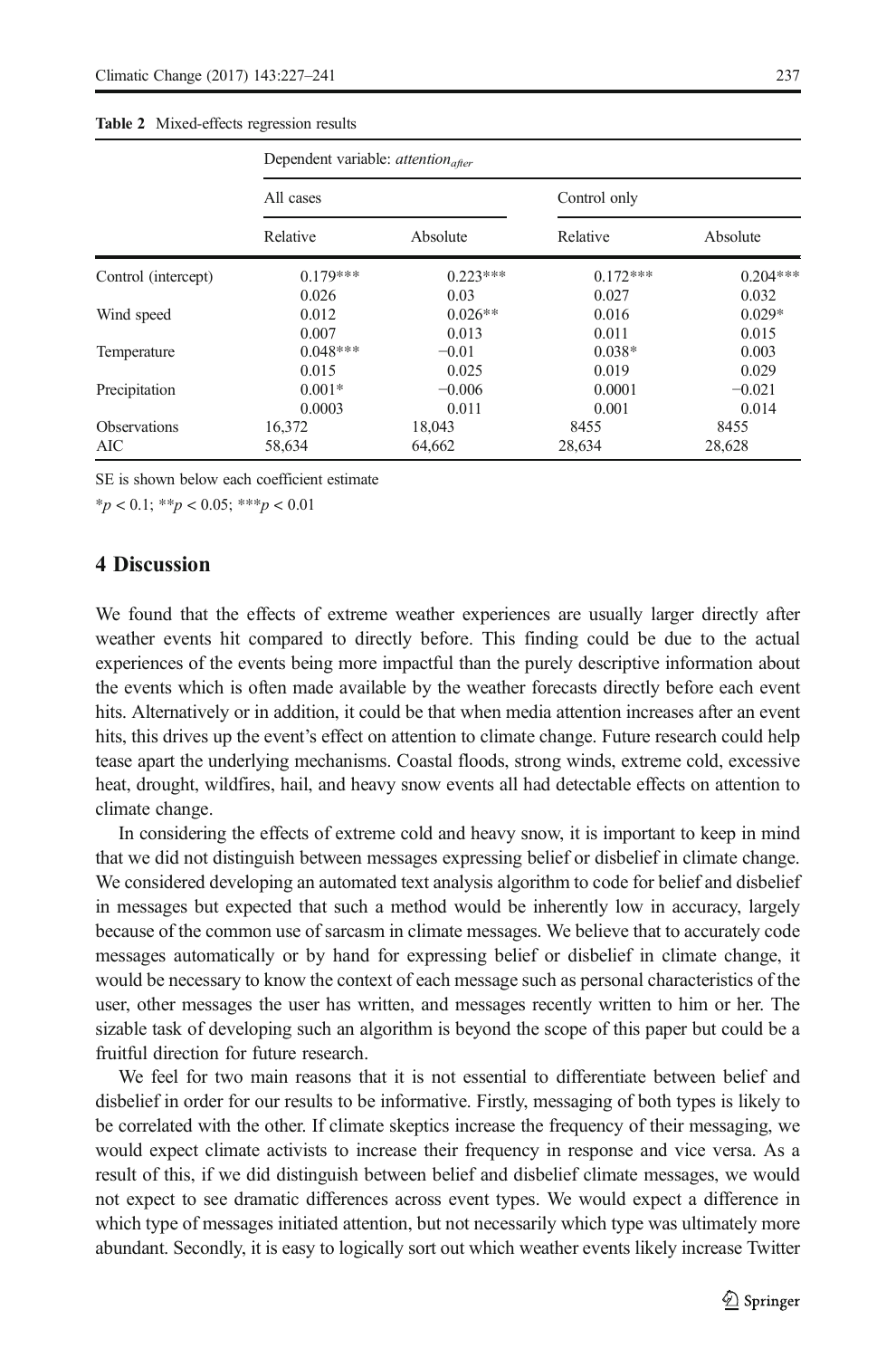messages because of climate skeptic reactions. We feel the increases in attention in our US sample caused by extreme cold and heavy snow are most likely initiated by disbelief messages, although positive climate messages probably also increased in response. However, in contrast, in a study of UK citizens by Capstick and Pidgeon [\(2014\)](#page-13-0), three times as many people saw recent severely cold winters as evidence of climate change than those who saw the events as disconfirming it. Thus, these assumptions might not apply in regions outside of the USA.

The nonsignificant effects of flash floods and tornados are interesting to consider. In the case of flash floods, it could be that their immediate physical impacts such as flooded basements and roadways need to be physically attended to promptly and, therefore, climate messaging does not increase because affected people are preoccupied with responding to the events practically. The nonsignificant effect of tornados may be because all tornados that are included in the extreme weather event database are not necessarily intense or destructive. The definition of a tornado in the instructions for the personnel who submitted the weather events to the archive is a "violently rotating column of air, extending to or beneath a cumuliform cloud and with some visible ground-based effects^ (National Weather Service [2007](#page-13-0)). Alternatively, it could simply be the case that flash floods and/or tornados are not associated with climate change in most people's minds. Future research should investigate the public's mental associations between different types of weather events and climate change.

Financial damage had a small positive effect, and the effect of fatalities caused by each event was also small and positive, but nonsignificant. These results echo findings reported by Brody et al. ([2008](#page-13-0)). The abnormality of each event had a significant effect on attention to climate change across events. Once abnormality was added to the model, the coefficients for the effects of the event types all lessened and, in some cases, became nonsignificant, such as in the case of droughts and excessive heat. This suggests that abnormality is generally relevant to the effects of weather events on attention to climate change and, in some cases, may be essential for an effect to occur. It appears that the psychophysical law (Weber [1978\)](#page-14-0) that relative changes in stimuli are more readily perceived by humans than absolute changes is relevant to the domain of extreme weather.

The results in Table [2](#page-10-0) show a replication of past findings (Li et al. [2011](#page-13-0); Kirilenko et al. [2015\)](#page-13-0) that temperature is more predictive in relative terms than in absolute terms. We interestingly found that wind speed is more predictive in absolute terms. This pattern was found in the regressions with all cases and with only control cases. This finding is also reflected in the results reported in Table [1](#page-9-0). When abnormality is added to the regression, the main effect for excessive heat becomes nonsignificant while the main effect for strong wind lessens but remains significant. The predictive value of absolute wind speed could be due to the damage caused by winds at objectively high levels. We controlled for financial damage in our analyses, but strong winds can cause damage in natural surroundings that do not have financial consequences, such as felled trees in forests. The finding that precipitation was not predictive could mean that it is more difficult for people to detect short-term abnormalities in precipitation than in temperature and wind speed. Longer-term trends in precipitation are evidently more detectable. Droughts, for example, had a positive and significant effect.

One limitation of this research is the fact that some weather events tend to co-occur with others. We quantified the tendency of our weather events to co-occur with other types of weather events and determined that the levels of co-occurrences with the event types we analyzed are not high enough for concern that this may be a confounding factor.<sup>14</sup>

 $\frac{14}{14}$  The weather event "co-occurrence" matrix can be seen in Appendix J.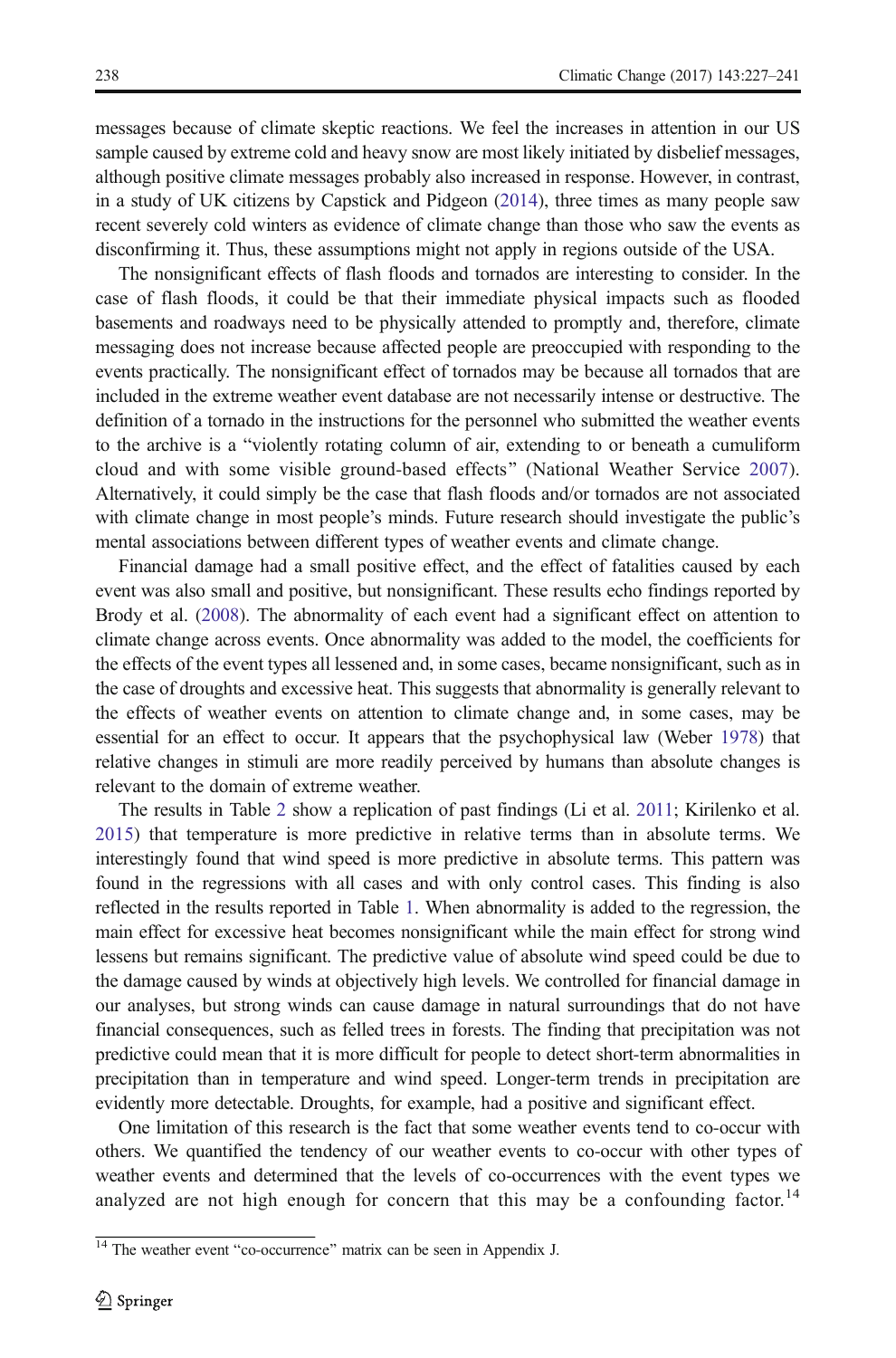Nonetheless, this is a fundamental aspect of weather events which should be kept in mind while interpreting our results. Another limitation of these findings is that our sample of Twitter users has an unknown demographic distribution, for example, in terms of ethnicity, gender, political ideology, and age. It is not entirely clear how representative our sample is of the US population on all of these dimensions.<sup>15</sup> There may be some differences in effects of extreme weather on our sample compared to the entire US population. For example, if our sample is younger than the US population, our subjects might respond more strongly to extreme weather events and may have somewhat different conceptions of how connected climate change is to different types of events. Also, it should be kept in mind that not all tweets originate from profiles representing individuals. Many tweets are also emitted by people in charge of Twitter profiles representing various organizations. This is another reason why our sample is likely not representative of the US population. Lastly, it should be noted that our method of measuring attention is not equally sensitive to different types of weather events because of differences in the time courses of different types of events. Droughts, for example, can develop gradually over several months. In our analysis of droughts, the reported start time for each event is the time the drought conditions passed a threshold to be considered a severe drought, but the drying period may have begun weeks or months before that. This means that our attention measure is less sensitive to the effects of droughts because our measure uses the month prior to the reported start of each event as the baseline to gauge the amount of increased attention caused by the event after the start time.

# 5 Conclusion

We report several findings that can be incorporated into short-term predictions about climate attention for strategic communications and long-term forecasts for policy use. We find that more weather events than previously examined can cause immediate attention to climate change. This information could be useful for strategic climate change messaging. Additionally, we find that financial damage is less predictive of increased attention than one might intuitively expect but that abnormality, or degree of unexpectedness, is consistently predictive. We find that wind speed is most predictive in absolute terms, while temperature is most predictive in relative terms.

One key direction for future research is to explore what other factors predict the effects of weather events. For example, do emotions caused by weather events mediate events' effects on attention to climate change? We mentioned above how our knowledge in this domain can enable more strategic communications about climate change. However, it is important to keep in mind that past research also suggests that attention to climate change caused by weather experiences may fade rapidly (Hamilton and Stampone [2013](#page-13-0); Konisky et al. [2015\)](#page-13-0). More research is needed to determine how best we can strategically leverage experiences with extreme weather to encourage long-lasting effects on attention and concern about climate change.

Acknowledgements The research leading to these results received funding from the European Research Council under the European Community's Programme "Ideas"—Call identifier: ERC-2013-StG/ERC grant agreement no. 336703—project RISICO "Risk and uncertainty in developing and implementing climate change policies.^ Funding was also provided under the cooperative agreement NSF SES-0951516 awarded to the Center

 $\frac{15}{15}$  See Appendix L for an analysis of the mix of political ideologies in our sample.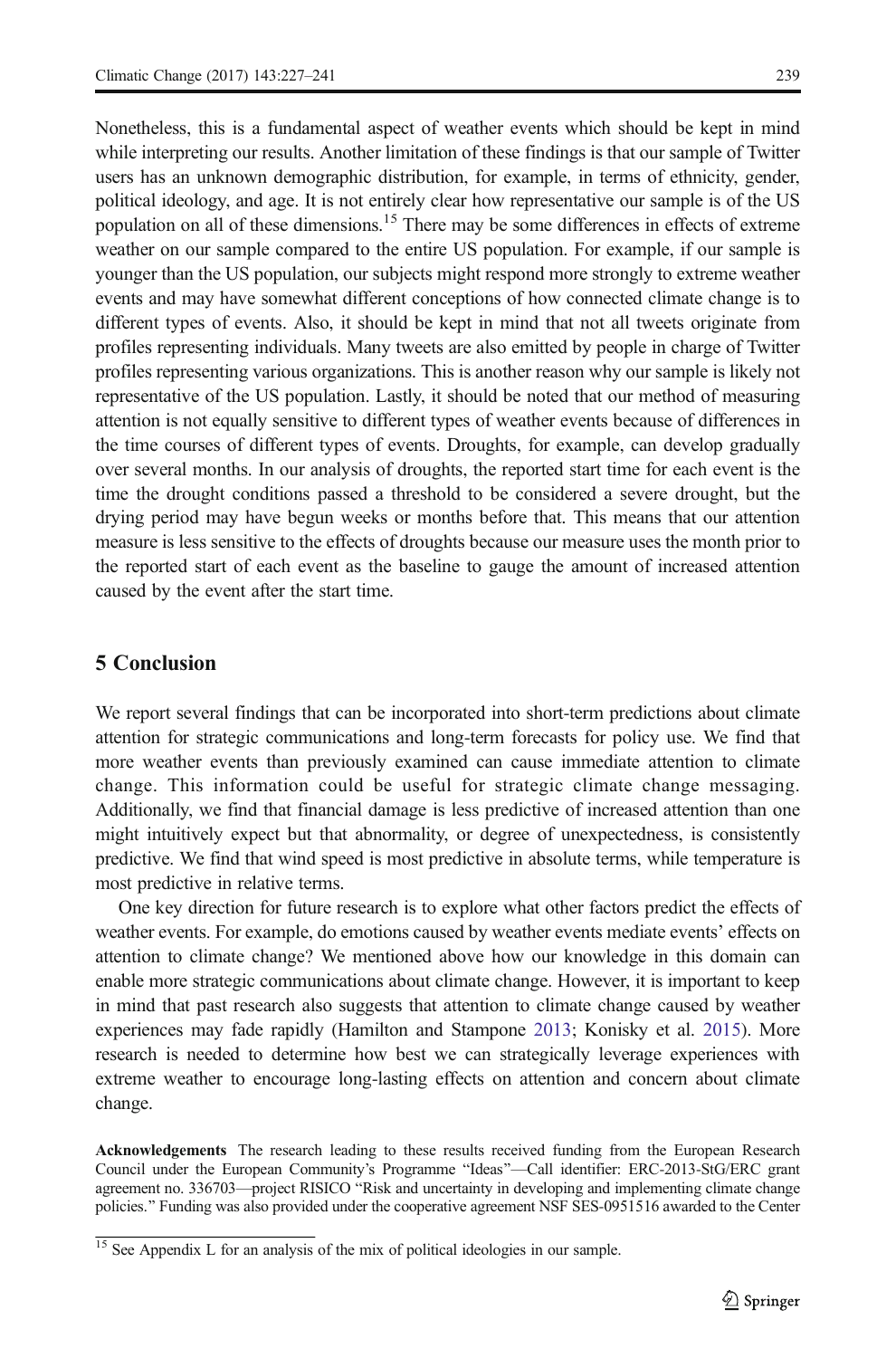<span id="page-13-0"></span>for Research on Environmental Decisions. Funding and training for the first author was also provided by the From Data to Solutions IGERT program NSF-1144854. We thank Andrei Kirilenko for helping us access additional public Twitter messages in our time range.

# **References**

- Arcury TA, Christianson EH (1990) Environmental worldview in response to environmental problems Kentucky 1984 and 1988 compared. Environ Behav 22(3):387–407
- Bates D, Maechler M, Bolker B, Walker S (2015) Fitting linear mixed-effects models using lme4. J Stat Softw 67(1):1–48. doi[:10.18637/jss.v067.i01](http://dx.doi.org/10.18637/jss.v067.i01)
- Brody SD, Zahran S, Vedlitz A, Grover H (2008) Examining the relationship between physical vulnerability and public perceptions of global climate change in the United States. Environ Behav 40(1):72–95
- Brulle R J, Carmichael J, Jenkins JC (2012) Shifting public opinion on climate change: an empirical assessment of factors influencing concern over climate change in the U.S., 2002–2010. Climatic Change 114(2):169– 188. doi[:10.1007/s10584-012-0403-y](http://dx.doi.org/10.1007/s10584-012-0403-y)
- Capstick SB, Pidgeon NF (2014) Public perception of cold weather events as evidence for and against climate change. Clim Chang 122(4):695–708
- Cutler MJ (2016) Class, ideology, and severe weather: how the interaction of social and physical factors shape climate change threat perceptions among coastal US residents. Environmental Sociology (2)3:275-285. doi:[10.1080/23251042.2016.1210842](http://dx.doi.org/10.1080/23251042.2016.1210842)
- Egan PJ, Mullin M (2012) Turning personal experience into political attitudes: the effect of local weather on Americans' perceptions about global warming. The Journal of Politics 74(03):796–809. doi:[10.1017](http://dx.doi.org/10.1017/S0022381612000448) [/S0022381612000448](http://dx.doi.org/10.1017/S0022381612000448)
- Egan PJ, Mullin M (2016) Recent improvement and projected worsening of weather in the United States. Nature 532(7599):357–360
- Goebbert K, Jenkins-Smith HC, Klockow K, Nowlin MC, Silva CL (2012) Weather, climate, and worldviews: the sources and consequences of public perceptions of changes in local weather patterns\*. Weather, Climate, and Society 4:132–144. doi:[10.1175/WCAS-D-11-00044.1](http://dx.doi.org/10.1175/WCAS-D-11-00044.1)
- Graham M, Hale SA, Gaffney D (2014) Where in the world are you? Geolocation and language identification in Twitter. Prof Geogr 66(4):568–578
- Hamilton LC, Stampone MD (2013) Blowin' in the wind: short-term weather and belief in anthropogenic climate change. Weather, Climate, and Society 5(2):112–119. doi:[10.1175/WCAS-D-12-00048.1](http://dx.doi.org/10.1175/WCAS-D-12-00048.1)
- Howe PD, Leiserowitz A (2013) Who remembers a hot summer or a cold winter? The asymmetric effect of beliefs about global warming on perceptions of local climate conditions in the U.S. Glob Environ Chang 23(6):1488–1500. doi[:10.1016/j.gloenvcha.2013.09.014](http://dx.doi.org/10.1016/j.gloenvcha.2013.09.014)
- Joireman J, Barnes Truelove H, Duell B (2010) Effect of outdoor temperature, heat primes and anchoring on belief in global warming. J Environ Psychol 30(4):358–367. doi:[10.1016/j.jenvp.2010.03.004](http://dx.doi.org/10.1016/j.jenvp.2010.03.004)
- Kirilenko AP, Molodtsova T, Stepchenkova SO (2015) People as sensors: mass media and local temperature influence climate change discussion on Twitter. Glob Environ Chang 30:92–100
- Konisky DM, Hughes L, Kaylor CH (2015) Extreme weather events and climate change concern. Clim Chang. doi:[10.1007/s10584-015-1555-3](http://dx.doi.org/10.1007/s10584-015-1555-3)
- Lang C (2014) Do weather fluctuations cause people to seek information about climate change? Clim Chang 125(3–4):291–303
- Lang C, Ryder JD (2016) The effect of tropical cyclones on climate change engagement. Clim Chang 135(3): 625–638. doi[:10.1007/s10584-015-1590-0](http://dx.doi.org/10.1007/s10584-015-1590-0)
- Li Y, Johnson EJ, Zaval L (2011) Local warming: daily temperature change influences belief in global warming. Psychol Sci 22:454–459
- Myers TA, Maibach EW, Roser-Renouf C, Akerlof K, Leiserowitz AA (2013) The relationship between personal experience and belief in the reality of global warming. Nat Clim Chang 3(4):343–347
- National weather service (2007) National weather service instruction—storm data preparation. Retrieved from: <https://www.ncdc.noaa.gov/stormevents/pd01016005curr.pdf>
- Ricke KL, Caldeira K (2014) Natural climate variability and future climate policy. Nat Clim Chang 4(5):333– 338. doi[:10.1038/nclimate2186](http://dx.doi.org/10.1038/nclimate2186)
- Rudman LA, McLean MC, Bunzl M (2013) When truth is personally inconvenient, attitudes change: the impact of extreme weather on implicit support for green politicians and explicit climate-change beliefs. Psychol Sci 24(11):2290–2296. doi[:10.1177/0956797613492775](http://dx.doi.org/10.1177/0956797613492775)
- Spence A, Poortinga W, Butler C, Pidgeon NF (2011) Perceptions of climate change and willingness to save energy related to flood experience. Nat Clim Chang 1(4):46-49. doi[:10.1038/nclimate1059](http://dx.doi.org/10.1038/nclimate1059)